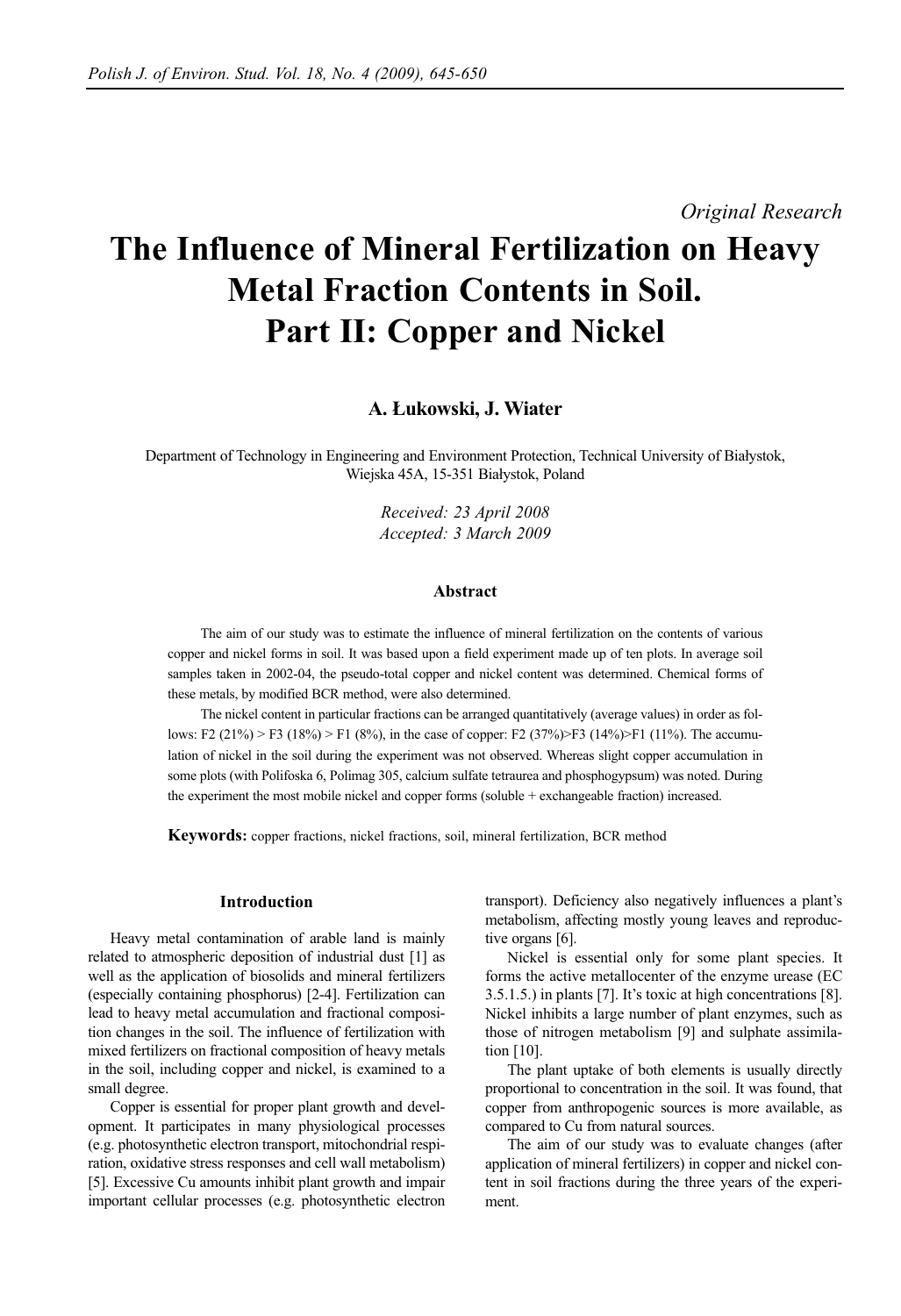| Fertilizer                | N                        | P                        | K                          | Mg                           | Zn                 | Cu                           | Pb                       | Ni                       | Cd    |  |
|---------------------------|--------------------------|--------------------------|----------------------------|------------------------------|--------------------|------------------------------|--------------------------|--------------------------|-------|--|
|                           |                          |                          | $g\!\cdot\!kg\!\cdot\!\!l$ |                              | $mg \cdot kg^{-1}$ |                              |                          |                          |       |  |
| Urea                      | 460                      | $\overline{\phantom{a}}$ | $\overline{\phantom{a}}$   | $\overline{\phantom{a}}$     | -                  | $\overline{\phantom{a}}$     | $\overline{\phantom{0}}$ |                          |       |  |
| Agrecol                   | $\overline{\phantom{0}}$ | 96                       | 266                        | $\qquad \qquad \blacksquare$ | -                  | $\qquad \qquad \blacksquare$ | $\overline{\phantom{a}}$ | $\overline{\phantom{0}}$ |       |  |
| Polifoska 6               | 60                       | 87                       | 250                        | $\overline{\phantom{a}}$     | 31.2               | 1.7                          | 1.19                     | 38.0                     | 3.12  |  |
| Polifoska 8               | 80                       | 105                      | 200                        | $\overline{\phantom{a}}$     | 159.3              | 3.9                          | 2.45                     | 35.1                     | 16.17 |  |
| Polifoska B               | 80                       | 48                       | 200                        | $\overline{\phantom{a}}$     | 87.2               | 2.8                          | 2.11                     | 33.0                     | 11.40 |  |
| Polimag 305               | 50                       | 70                       | 200                        | 48                           | 28.5               | 2.8                          | 1.50                     | 97.0                     | 1.61  |  |
| Polimag 405               | 50                       | 44                       | 166                        | 36                           | 36.4               | 1.3                          | 1.59                     | 295.1                    | 1.22  |  |
| Calcium sulfate tetraurea | 280                      | $\overline{2}$           | $\overline{\phantom{a}}$   | $\overline{\phantom{a}}$     | 3.3                | 1.9                          | 3.81                     | 1.5                      | 2.19  |  |
| Granulate                 | 61                       | 21                       | 108                        | 6                            | 560.0              | 217.0                        | 89.97                    | 26.0                     | 1.13  |  |
| Chloride potassium salt   | $\overline{\phantom{a}}$ | $\overline{\phantom{a}}$ | 498                        | $\overline{\phantom{a}}$     | 436.0              | 9.3                          | 1.17                     | 0.4                      | 0.01  |  |
| Phosphogypsum             | $\overline{\phantom{a}}$ | 6                        | $\overline{\phantom{a}}$   | $\overline{\phantom{a}}$     | 9.2                | 5.5                          | 11.03                    | 4.3                      | 6.10  |  |
| Salmag                    | $\overline{\phantom{0}}$ | 275                      | $\overline{\phantom{a}}$   | 24                           | 153.4              | 2.5                          | 0.07                     | 0.6                      | 0.09  |  |
| Triple superphosphate     | $\overline{\phantom{0}}$ | 201                      |                            |                              | 16.1               | 21.6                         | 0.04                     | 6.5                      | 4.82  |  |

Table 1. Chemical composition of mineral fertilizers used in experiment.

#### **Experimental Procedures**

The description of the experiment is presented in the first part of our paper [11] . Pseudo-total content of copper and nickel was determined in mean samples (after previous digestion in  $30\%$  H<sub>2</sub>O<sub>2</sub> with 1:1 HCl addition). Modified BCR method [12] was used to describe fractional composition of the studied metals in each sample.

Extraction included three stages: 1 g of the soil was weighed and placed in a centrifuging tube, then subjected to sequential extraction according to the scheme:

- F1 soluble + exchangeable fraction using  $0.11$  mol · dm<sup>-3</sup>  $CH<sub>3</sub>COOH$  in a ratio of 1:40 (m/V),
- F2 metals bonded to iron and manganese oxides using  $0.5$  mol  $\cdot$  dm<sup>-3</sup> NH<sub>2</sub>OH $\cdot$ HCl in a ratio of 1:40 (m/V),
- $F3$  metals bonded to organic matter applying 8.8 mol  $\cdot$ dm<sup>-3</sup> H<sub>2</sub>O<sub>2</sub> in a ratio of 1:10 (m/V),

and then (after evaporation) using 1 mol·dm<sup>-3</sup>  $CH_3COONH_4$ in a ratio of  $1:50 \ (m/V)$ , pH 2.

The mixture was centrifuged after every stage and extracts were stored until analysis at 4ºC. All determinations were made by means of GFAAS technique using a Varian AA100 apparatus. Certified Reference Material (CRM023-050, Sandy Loam) from the Resource Technology Corporation was used for the validation of pseudo-total metal content.

The urea, Polifoska 6, Polifoska 8, Polifoska B, Polimag 305, Polimag 405, chloride potassium salt, triple superphosphate and phosphogypsum came from the ZCh "Police" S.A. chemical plant. The granulate was produced by the Instytut Chemicznej Przeróbki Węgla (Institute for Chemical Processing of Coal) in Zabrze. It consisted of about 70% sewage sludge and about 30% potassium nitrate  $(KNO<sub>3</sub>)$ . The calcium sulphate tetraurea was produced by Instytut Nawozów Sztucznych (Fertilizers Research Institute) in Puławy. It was prepared by grinding a stoichiometric mixture of urea and calcium sulfate.

The Salmag came from Zakłady Azotowe Kędzierzyn S.A. (Nitrogen Works Kędzierzyn) and Agrecol from AGRECOL Sp. z o.o. in Wieruszów.

Copper and nickel contents in fractions were statistically processed applying three-factor variance analysis and differences were evaluated by Tukey's test. Sorption capacity was evaluated by means of Kappen's method, pH in  $1 \text{ mol} \cdot \text{dm}^3$  KCl – potentiometrically and organic carbon content – using a ThermoEuroglas TOC 1200 apparatus.

Table 1 lists the contents of general nutrients and some heavy metals in mineral fertilizers applied.

## **Results and Discussion**

In all objects, pseudo-total copper and nickel content (Table 2) was within the range for agricultural soils [13].

The accumulation of nickel in soil during the experiment was not observed. Similar results were obtained by Bartl et al. [14] in their six-year experiment. Authors didn't observe nickel accumulation in the soil fertilized with mineral fertilizers.

In the case of copper, slight accumulation was noted in some objects, as compared to the control. Such accumulation was caused by neighbouring car exchange rather than applied fertilizers. This pertains to objects fertilized with Polifoska 6, Polimag 305, calcium sulfate tetraurea and phosphogypsum.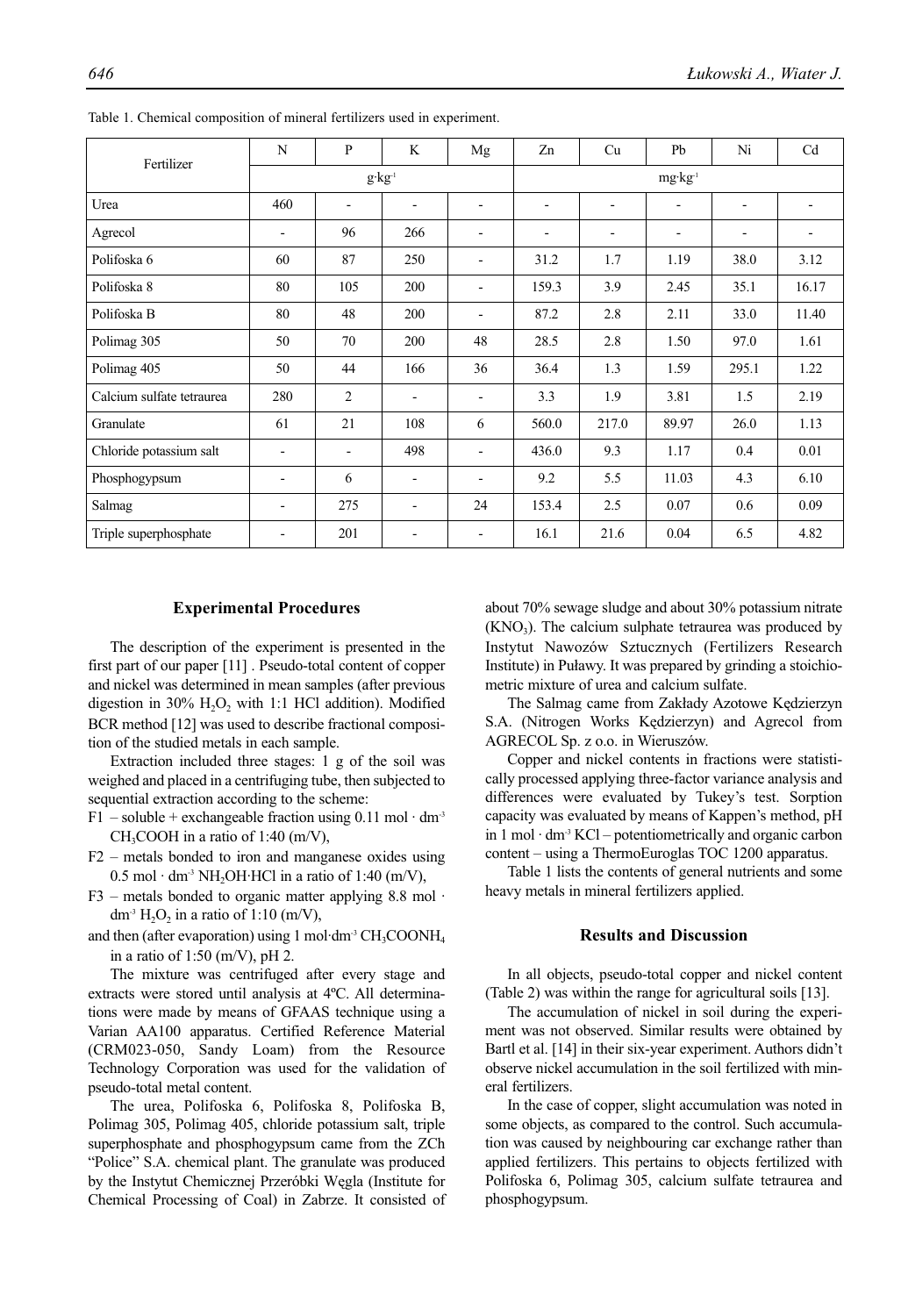| object |      | pseudo-total Cu |      |      | pseudo-total Ni |      |      | pH   |      |      | organic matter |      |      | <b>CEC</b> |      |
|--------|------|-----------------|------|------|-----------------|------|------|------|------|------|----------------|------|------|------------|------|
|        | 2002 | 2003            | 2004 | 2002 | 2003            | 2004 | 2002 | 2003 | 2004 | 2002 | 2003           | 2004 | 2002 | 2003       | 2004 |
| 1      | 9.9  | 12.7            | 11.2 | 13.0 | 9.2             | 10.2 | 7.49 | 7.44 | 7.47 | 2.48 | 2.51           | 2.53 | 46.6 | 45.8       | 46.8 |
| 2      | 10.6 | 13.1            | 11.9 | 17.1 | 11.6            | 10.8 | 7.48 | 7.42 | 7.43 | 2.96 | 2.94           | 3.11 | 48.8 | 47.6       | 49.1 |
| 3      | 9.6  | 12.9            | 12.0 | 17.8 | 10.9            | 10.5 | 7.48 | 7.43 | 7.47 | 3.06 | 2.85           | 3.32 | 46.8 | 46.5       | 46.3 |
| 4      | 10.3 | 9.3             | 10.9 | 16.3 | 9.9             | 11.0 | 7.49 | 7.44 | 7.44 | 3.04 | 2.94           | 3.13 | 46.1 | 47.6       | 46.5 |
| 5      | 9.6  | 10.0            | 9.1  | 15.8 | 10.6            | 10.3 | 7.53 | 7.39 | 7.45 | 3.10 | 2.98           | 3.24 | 48.8 | 47.7       | 49.0 |
| 6      | 9.6  | 11.8            | 11.8 | 14.8 | 9.1             | 9.3  | 7.49 | 7.47 | 7.42 | 2.92 | 2.67           | 2.93 | 47.9 | 47.5       | 47.9 |
| 7      | 10.2 | 11.0            | 9.1  | 19.2 | 11.1            | 12.4 | 7.60 | 7.46 | 7.44 | 3.02 | 2.93           | 3.16 | 48.4 | 47.1       | 47.9 |
| 8      | 10.4 | 11.6            | 13.9 | 14.4 | 11.8            | 11.4 | 7.49 | 7.46 | 7.37 | 2.39 | 2.70           | 2.58 | 48.7 | 48.2       | 48.9 |
| 9      | 12.0 | 10.0            | 12.2 | 18.5 | 11.0            | 12.6 | 7.48 | 7.38 | 7.47 | 2.19 | 2.25           | 2.37 | 48.9 | 49.8       | 49.8 |
| 10     | 10.0 | 12.2            | 14.0 | 17.0 | 9.2             | 13.5 | 7.52 | 7.34 | 7.37 | 2.05 | 2.01           | 2.16 | 48.7 | 46.9       | 48.8 |

Table 2. Pseudo-total Cu and Ni content (mg·kg<sup>-1</sup> DM), pH (in 1 mol·dm<sup>-3</sup> KCl), organic matter content (%) and CEC (mmol(+)·kg<sup>-1</sup>) in soil.

As compared to years 2002 and 2004, elevated copper content in some objects in 2003 occurred probably due to the intensified car exchange activity or errors associated with the analytical phase.

The highest nickel level was observed in 2002. In 2003 content decrease occurred, due to the metal shifting from residual fraction into the mobile fractions, especially to the first fraction (exchangeable). Soil microbiological activity was the cause of such redistribution. Because of that, part of the metal was leached deep into the soil profile. The large nickel content increase in object with phosphogypsum, in 2004 as compared to 2003, occurred due to errors in the analytical phase.

pH values, organic matter content and sorption capacity in soil samples during the experiment are described in part I of the paper [11].

## Copper

The content of mobile copper forms was significantly differentiated by applied fertilization (Table 3). The highest amount was found in objects with Polifoska B (23.7%), and the lowest amount in control object (19%). Copper mobility decrease was noted in all objects. Only in four objects (with Polifoska 6, Polimag 305, calcium sulfate tetraurea and phosphogypsum) was decrease greater than in the control object.

The significant differences of copper content in soil samples in the particular years were stated. The decrease of the mobile pool of this metal was observed during the experiment. The highest copper content was in the year 2002 (27.2% on an average). The least amount of copper  $(16.6 \%)$  was observed after the third year. It was significantly less compared to the first year of the experiment. Jakubus et al. [15] investigating the long-term influence of mineral fertilization on the trace metal fractions in the soil, has stated increased easily soluble copper fraction percentages in the total content. Results obtained by Gondek [16]

in the three-year experiment were different. He studied the content of soluble copper forms, extracted with hydrochloric acid (conc. 1 mol  $\cdot$  dm<sup>-3</sup>), in soil fertilized with mineral fertilizers. After three years the mobile copper pool was on the similar level as in the first year of the experiment.

The copper content in fractions, during the experiment, was significantly differentiated. Fraction F2 contained the least amount of Copper (10.6%).The highest copper amount (37.4% on an average) was in fraction F2 (Fe/Mn oxides). This is the result of low solubility of copper oxides and hydroxides as well as relatively high solubility of copper carbonates. The  $Cu^{2+}$  ion is the most strongly adsorbed of all the divalent transition and heavy metals on Fe/Al oxides and oxyhydroxides [17]. Even stronger  $Cu^{2+}$  is specifically adsorbed on Mn oxides [18].

Agbenin et al. [19] obtained similar results studying dynamics of copper fractions and its solubility in savanna soil fertilized for 50 years with mineral fertilizers. Copper bounded with amorphous Fe/Mn oxides, Mn oxides and crystalline Fe oxides in the top layer of soil (0-20cm) constituted 40.4% of total content. The least copper amount was noted in a water-soluble fraction, only 1.2%.

Laboratory studies on the influence of mineral fertilization (N, P, K) on fractional copper content in red soil were carried out by Tu et al. [20]. Application of urea (200 mg N kg-1) significantly decreased the soluble plus exchangeable fraction, but increased the specifically adsorbed and/or Fe/Mn oxides bound. Supply of 80 mg P kg<sup>-1</sup> caused a decrease in the soluble plus exchangeable fraction, and a rise in the specifically adsorbed fraction of Cu. The addition of 100 mg  $K$  kg $^{-1}$  led to an increase in the soluble plus exchangeable fraction, while a decrease in the specifically adsorbed and/or Fe/Mn oxides bound fraction. Applying chemical fertilizers had no significant influence on the other copper fractions. Authors suggest that in soil contaminated with heavy metals, applying fertilizers does not only provide plants with nutrients, but may also act to change the speciations and thus bioavailability of heavy metals.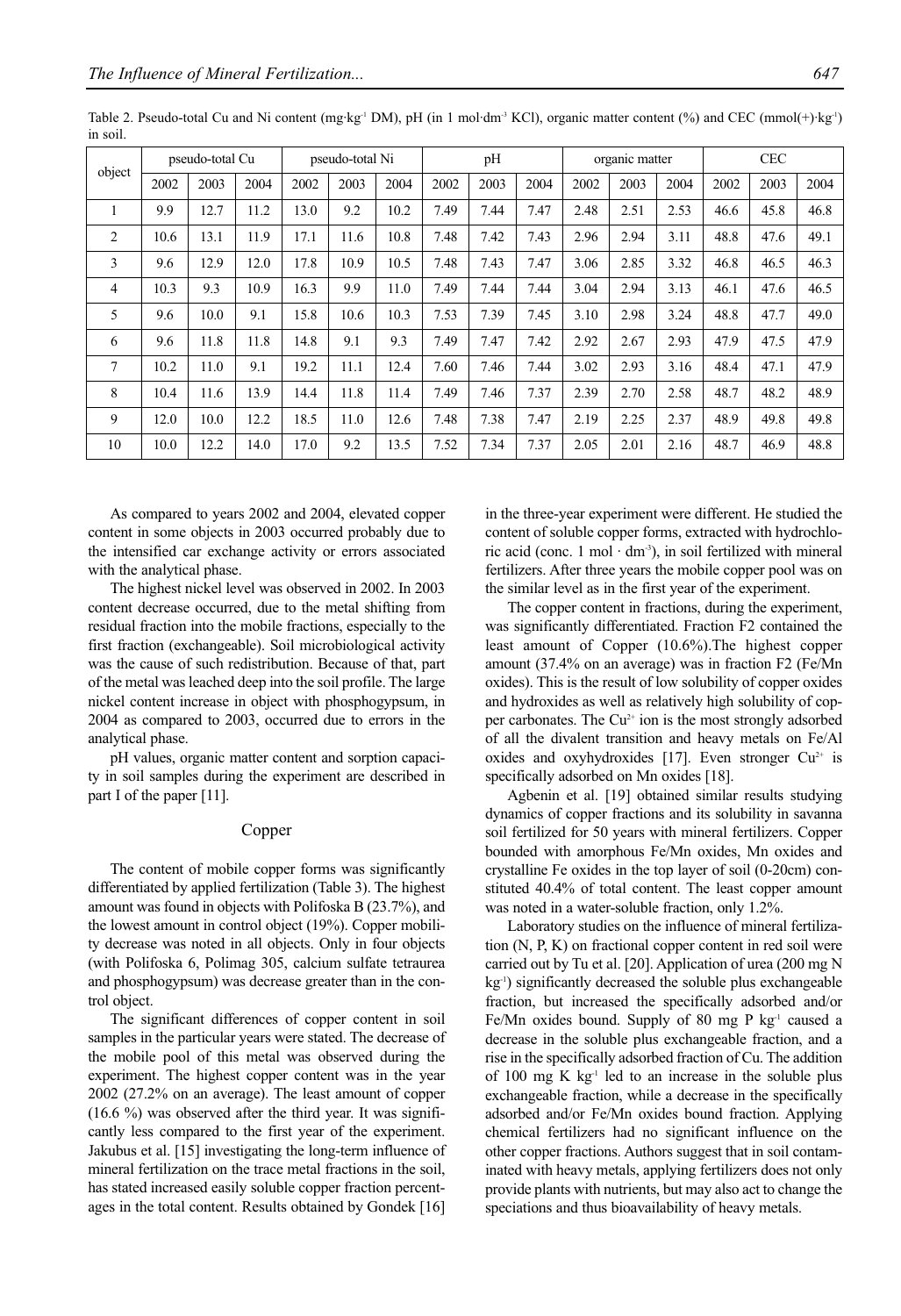|                            |     | 2002              |                |      | 2003                          |                |                   | 2004 |                   |      | $\overline{x}$ B·C |                | $\overline{x}$ C |  |
|----------------------------|-----|-------------------|----------------|------|-------------------------------|----------------|-------------------|------|-------------------|------|--------------------|----------------|------------------|--|
| object                     | F1  | F2                | F <sub>3</sub> | F1   | F2                            | F <sub>3</sub> | F1                | F2   | F <sub>3</sub>    | F1   | F2                 | F <sub>3</sub> |                  |  |
| $\mathbf{1}$               | 5.3 | 38.5              | 34.8           | 9.2  | 33.1                          | 2.4            | 11.6              | 34.5 | 1.8               | 8.7  | 35.4               | 13.0           | 19.0             |  |
| 2                          | 5.3 | 37.4              | 34.0           | 12.4 | 34.3                          | 2.9            | 13.6              | 32.7 | 2.7               | 10.4 | 34.8               | 13.2           | 19.5             |  |
| 3                          | 6.2 | 42.7              | 36.6           | 9.7  | 34.6                          | 2.1            | 13.5              | 30.1 | 3.0               | 9.8  | 35.8               | 13.9           | 19.8             |  |
| $\overline{4}$             | 4.8 | 36.4              | 35.3           | 14.7 | 49.2                          | 3.3            | 15.4              | 34.3 | 2.3               | 11.6 | 40.0               | 13.6           | 21.7             |  |
| 5                          | 4.7 | 44.0              | 39.2           | 13.4 | 45.5                          | 2.9            | 17.7              | 40.8 | 5.0               | 11.9 | 43.4               | 15.7           | 23.7             |  |
| 6                          | 6.5 | 41.7              | 38.3           | 12.8 | 37.6                          | 2.0            | 13.7              | 31.6 | 3.1               | 11.0 | 37.0               | 14.5           | 20.8             |  |
| 7                          | 5.3 | 40.0              | 37.4           | 12.5 | 41.1                          | 2.3            | 17.5              | 42.0 | 2.2               | 11.8 | 41.0               | 14.0           | 22.3             |  |
| 8                          | 5.5 | 41.1              | 36.4           | 13.4 | 37.5                          | 2.4            | 11.7              | 24.5 | 1.4               | 10.2 | 34.4               | 13.4           | 19.3             |  |
| 9                          | 5.5 | 35.1              | 32.6           | 13.8 | 44.7                          | 4.7            | 13.6              | 32.5 | 3.0               | 11.0 | 37.4               | 13.4           | 20.6             |  |
| 10                         | 5.5 | 41.4              | 38.8           | 11.8 | 37.1                          | 3.4            | 12.5              | 26.5 | 1.9               | 9.9  | 35.0               | 14.7           | 19.9             |  |
| $\overline{x}$ A $\cdot$ B | 5.5 | 39.8              | 36.3           | 12.4 | 39.5                          | 2.8            | 14.1              | 33.0 | 2.6               |      |                    |                |                  |  |
|                            |     | $\bar{x}$ A1 27.2 |                |      | $\bar{x}$ A2 18.2             |                | $\bar{x}$ A3 16.6 |      |                   |      |                    |                |                  |  |
|                            |     | $\bar{x}$ B1 10.6 |                |      | $\bar{x}$ B <sub>2</sub> 37.4 |                |                   |      | $\bar{x}$ B3 13.9 |      |                    |                |                  |  |

Table 3. Copper fractions (% of pseudo-total Cu) in studied soil.

1-control; 2-urea (65 kg·ha<sup>-1</sup>)+64 kg·ha<sup>-1</sup> P<sub>2</sub>O<sub>5</sub> (Agrecol)+94 kg·ha<sup>-1</sup> K<sub>2</sub>O (Agrecol); 3-polifoska 6 (500 kg·ha<sup>-1</sup>); 4-polifoska 8 (375 kg·ha<sup>-1</sup>) 5-polifoska B (375 kg·ha<sup>-1</sup>); 6-polimag 305 (600 kg·ha<sup>-1</sup>); 7-polimag 405 (600 kg·ha<sup>-1</sup>); 8-calcium sulfate tetraurea (112 kg·ha<sup>-1</sup>) +64 kg·ha-1 P2O5 (Agrecol)+ 94 kg·ha-1 K2O (Agrecol); 9-granulate (430 kg·ha-1)+84 kg·ha-1 K2O (potassium salt); 10-phosphogypsum  $(3,500\text{kg} \cdot \text{ha}^{\text{-1}})$ + 30 kg·ha<sup>-1</sup> N (salmag) + 96 kg·ha<sup>-1</sup> K<sub>2</sub>O (potassium salt) + 40 kg·ha<sup>-1</sup> P<sub>2</sub>O<sub>5</sub> (triple superphosphate).

| LSD – $\alpha$ = 0.05 $\alpha$ *=0.01 |      |             |                 |
|---------------------------------------|------|-------------|-----------------|
| $A - \text{years}$                    | 1.44 | $A \cdot B$ | 3.35            |
| $B - fractions$                       | 1.44 | A(C)        | 7.08            |
| $C$ – fertilization                   | 3.61 | $B-C$       | not significant |

| object             |     | 2002                  |                |      | 2003                          |                | 2004              |                   |                | $\overline{x}$ C |      |      |      |
|--------------------|-----|-----------------------|----------------|------|-------------------------------|----------------|-------------------|-------------------|----------------|------------------|------|------|------|
|                    | F1  | F2                    | F <sub>3</sub> | F1   | F2                            | F <sub>3</sub> | F1                | F2                | F <sub>3</sub> | F1               | F2   | F3   |      |
| $\mathbf{1}$       | 6.6 | 13.2                  | 24.4           | 12.1 | 25.0                          | 22.0           | 7.4               | 28.2              | 15.3           | 8.7              | 22.1 | 20.6 | 17.1 |
| 2                  | 5.2 | 10.8                  | 19.9           | 11.0 | 24.8                          | 18.2           | 7.2               | 27.9              | 14.2           | 7.8              | 21.2 | 17.4 | 15.5 |
| 3                  | 4.1 | 11.1                  | 18.2           | 13.1 | 24.9                          | 20.0           | 6.2               | 31.1              | 12.0           | 7.8              | 22.4 | 16.7 | 15.6 |
| $\overline{4}$     | 4.2 | 9.2                   | 19.3           | 17.2 | 25.8                          | 22.0           | 5.1               | 28.2              | 10.2           | 8.8              | 21.1 | 17.2 | 15.7 |
| 5                  | 5.5 | 11.3                  | 21.1           | 15.9 | 27.4                          | 20.4           | 7.0               | 34.3              | 11.2           | 9.5              | 24.3 | 17.6 | 17.1 |
| 6                  | 5.6 | 9.1                   | 21.3           | 13.7 | 24.9                          | 26.0           | 7.4               | 35.4              | 16.8           | 8.9              | 23.1 | 21.4 | 17.8 |
| $\tau$             | 3.4 | 8.4                   | 16.5           | 10.7 | 22.2                          | 20.2           | 6.1               | 24.3              | 11.7           | 6.7              | 18.3 | 16.1 | 13.7 |
| 8                  | 5.1 | 10.9                  | 21.5           | 11.5 | 18.4                          | 20.8           | 6.3               | 28.4              | 8.9            | 7.6              | 19.2 | 17.1 | 14.6 |
| 9                  | 4.5 | 6.7                   | 16.6           | 12.3 | 22.5                          | 21.8           | 5.9               | 24.2              | 9.3            | 7.6              | 17.8 | 15.9 | 13.8 |
| 10                 | 4.7 | 9.2                   | 18.7           | 11.9 | 24.8                          | 22.9           | 6.0               | 24.0              | 8.9            | 7.5              | 19.3 | 16.8 | 14.6 |
| $\overline{x}$ A·B | 4.9 | 10.0                  | 19.8           | 12.9 | 24.1                          | 21.4           | 6.5               | 28.6              | 11.9           |                  |      |      |      |
|                    |     | $\bar{x}$ A1 11.5     |                |      | $\bar{x}$ A2 19.5             |                | $\bar{x}$ A3 15.6 |                   |                |                  |      |      |      |
|                    |     | $\overline{x}$ B1 8.1 |                |      | $\bar{x}$ B <sub>2</sub> 20.9 |                |                   | $\bar{x}$ B3 17.7 |                |                  |      |      |      |

Table 4. Nickel fractions (% of pseudo-total Ni) in studied soil.

1-control; 2-urea (65 kg·ha<sup>-1</sup>)+64 kg·ha<sup>-1</sup> P<sub>2</sub>O<sub>5</sub> (Agrecol)+94 kg·ha<sup>-1</sup> K<sub>2</sub>O (Agrecol); 3-polifoska 6 (500 kg·ha<sup>-1</sup>); 4-polifoska 8 (375 kg·ha-1) 5-polifoska B (375 kg·ha-1); 6-polimag 305 (600 kg·ha-1); 7-polimag 405 (600 kg·ha-1); 8-calcium sulfate tetraurea (112 kg·ha-1) +64 kg·ha-1 P2O5 (Agrecol)+ 94 kg·ha-1 K2O (Agrecol); 9-granulate (430 kg·ha-1)+84 kg·ha-1 K2O (potassium salt); 10-phosphogypsum  $(3,500\text{kg}\cdot\text{ha}^{\cdot})+30\text{ kg}\cdot\text{ha}^{\cdot} \text{ N}$  (salmag) + 96 kg·ha·<sup>1</sup> K<sub>2</sub>O (potassium salt) + 40 kg·ha·<sup>1</sup> P<sub>2</sub>O<sub>5</sub> (triple superphosphate).

LSD –  $\alpha$  = 0.05  $\alpha$ \*=0.01

| $A - \text{years}$       | 1.06  | $A \cdot B$ | 2.48              |
|--------------------------|-------|-------------|-------------------|
| $B - fractions$          | -1.06 |             | $A \cdot C$ 5.25* |
| $C -$ fertilization 2.67 |       | $B-C$       | not significant   |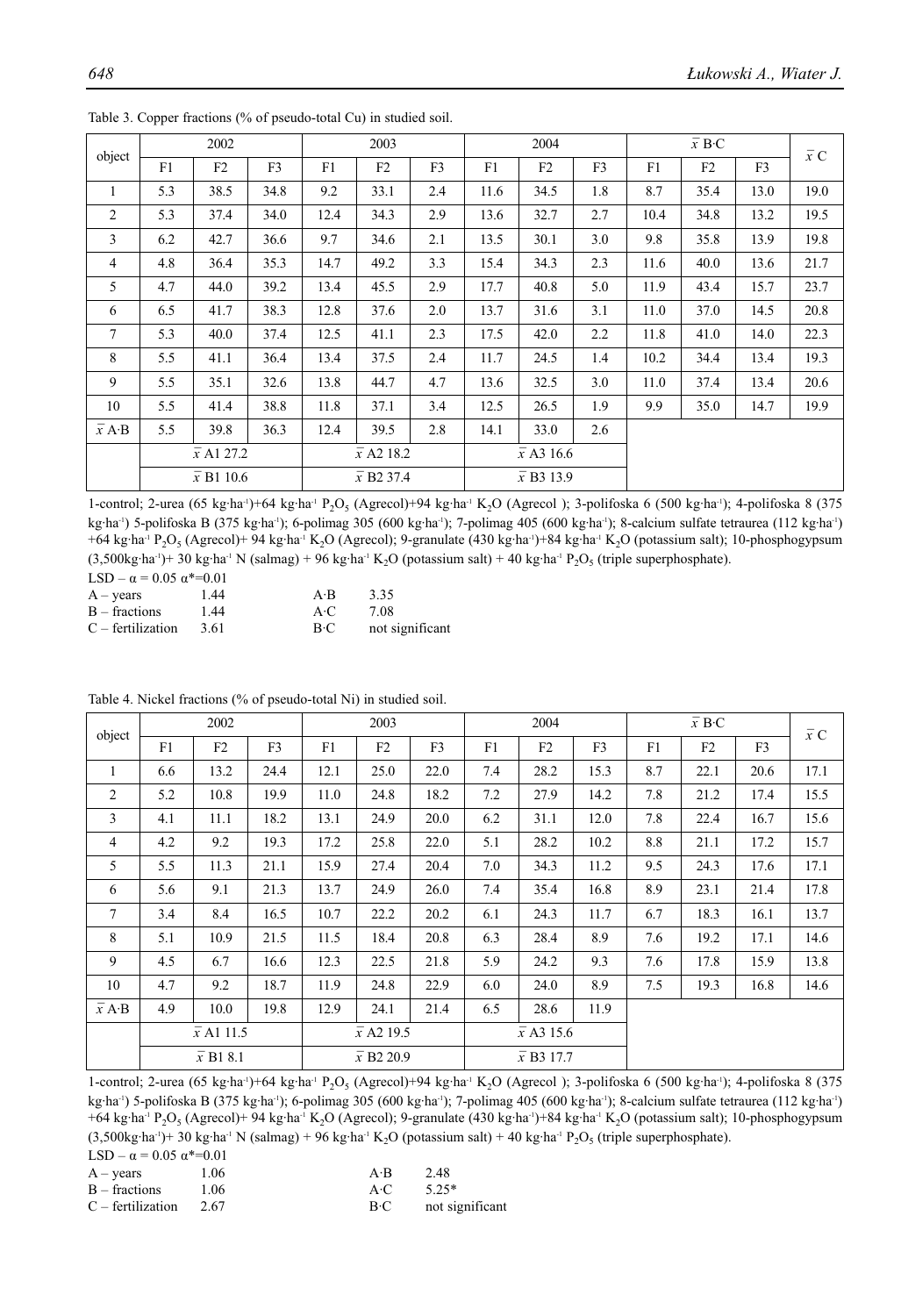Redistribution of the studied metal from the fraction bound with organic matter (F3) directly into exchangeable fraction (F1) was observed after the second year. This is confirmed by similar average copper levels in fraction F2 during the whole experiment. It was caused by soil microbiological activity. This thesis is confirmed by investigations by Inaba and Takenaka [21], who studied the influence of forest soil microbiological activity on the copper fractional composition changes. During their experiment, which lasted three months, authors stated part of the copper shifting from residual fraction into carbonate fraction. According to the authors, soil microorganism activity was the cause of releasing part of the metal from residual fraction.

The copper content in fraction F1 (most mobile) increased during the experiment. This means that applied fertilization positively influenced the increase of bioavailability of this element.

Clear decrease of the copper mobile pool amount in 2003 and 2004 (mean values) during our investigations can be connected with redistribution part of the copper from fraction F3 into F1. As a result, some of the metal was leached and part of it was uptaken by plants.

#### Nickel

The content of mobile nickel forms was also significantly differentiated by applied fertilization. Fertilization with Polimag 305 and Polimag 405 influenced the most nickel mobility increase during the experiment. It can be connected with the high nickel content in above-mentioned fertilizers, as compared to other fertilizers used in the experiment.

The average nickel content in particular years, like in the case of copper, was significantly differentiated. After the first two years of experiment the metal content increased and after the third year decreased, but to a higher level than in 2002. Zhao et al. [22] obtained different results in a six-year experiment on Andisoil. According to the authors, the influence of mineral fertilization on the nickel fractional composition in the soil was not significant.

Most of the nickel during the experiment, 20.9% on average, was noted in fractions bound with Fe/Mn oxides. The least amount of Ni (8.1%) was accumulated in fraction F1. The content in particular fractions was significantly differentiated. The average nickel content in fraction F2 increased during the experiment, as a result of shifting some of the metal from fraction F3 into F1.

This fact confirms the thesis that nickel affinity to manganese and iron oxides is lower than in the case of copper [14]. Copper content in fraction F2 remained all the time almost at the same level. This means that this fraction already after the first year of experiment accumulated the maximum metal amount.

The influence of mineral fertilization on the fractional composition of heavy metals in contaminated soil (from the galvanizing plant area) in the laboratory study, was investigated by Liu et al. [23]. After four months of soil fertilization with urea, authors stated the highest nickel level (30.0% of total content), similar to our experiment, in the fraction bounded with Fe/Mn oxides. Fertilization with phosphorus (as  $KH_2PO_4$ ) and potassium (as KCl) caused nickel content to decrease in discussed fraction.

In 2002 nickel had the largest summary content in the control object (44.2%). It's rather the result of a low total nickel content in this object, than influence of fertilization on the mobile metal pool amount in other objects. A similar situation occurred in 2004, in an object with Polimag 305.

The nickel content in fraction F1, similarly to copper, increased during the experiment in all objects. This of course means an increase of bioavailability of this element.

In the year 2003, as compared to the first year of our experiment, a significant nickel mobility increase occurred. This is the result of total metal content decrease, as stated before. Decrease of mobile metal pool amount in the year 2004 occurred due to plant uptake, leaching and organic matter decomposition (nickel has shifted to fractions F2 and F1).

## **Conclusions**

- 1. The accumulation of nickel in the soil was not observed, while slight copper accumulation in some objects (with Polifoska 6, Polimag 305, calcium sulfate tetraurea and phosphogypsum) was noted.
- 2. Mineral fertilization significantly influenced the content of nickel and copper mobile forms in the soil.
- 3. The nickel content (mean values) in particular fractions can be arranged quantitatively in a sequence: F2 (21%) > F3 (18%) > F1 (8%), in the case of copper: F2 (37%) >F3 (14%) > F1 (11%).
- 4. The amount of most mobile nickel and copper forms (soluble + exchangeable fraction) increased during the experiment.

#### **Acknowledgements**

Our investigations were subsidized with statutory project No. S/JJŚ/24/08.

#### **References**

- 1. HAYGARTH P.M., JONES K.C. Atmospheric deposition of metals to agricultural surfaces. In: Biogeochemistry of trace elements. Adriano D.C. (Eds.), Lewis Publishers, pp. 249- 276, **1992**.
- 2. KLUGE R. Risk of heavy metal pollution of soils during application of composts. In: Applying composts: Benefits and Needs.. European Commission Seminar Proceedings, Brussels 22-23 November, pp. 207-208, **2001**.
- 3. BRESLIN V.T. Retention of metals in agricultural soils after amending with MSW and MSW-biosolids compost. Water, Air, Soil Pollut. **109**, 163, **1999**.
- 4. GRUPE M., KUNTZE H. Zur Ermittlung der Schwermetallverfügbarkeit lithogen und anthropogen belasteter Standorte. 1. Cd und Cu. Z. Pflanzenernähr. Bodenkd. **151**, 319, **1988**.